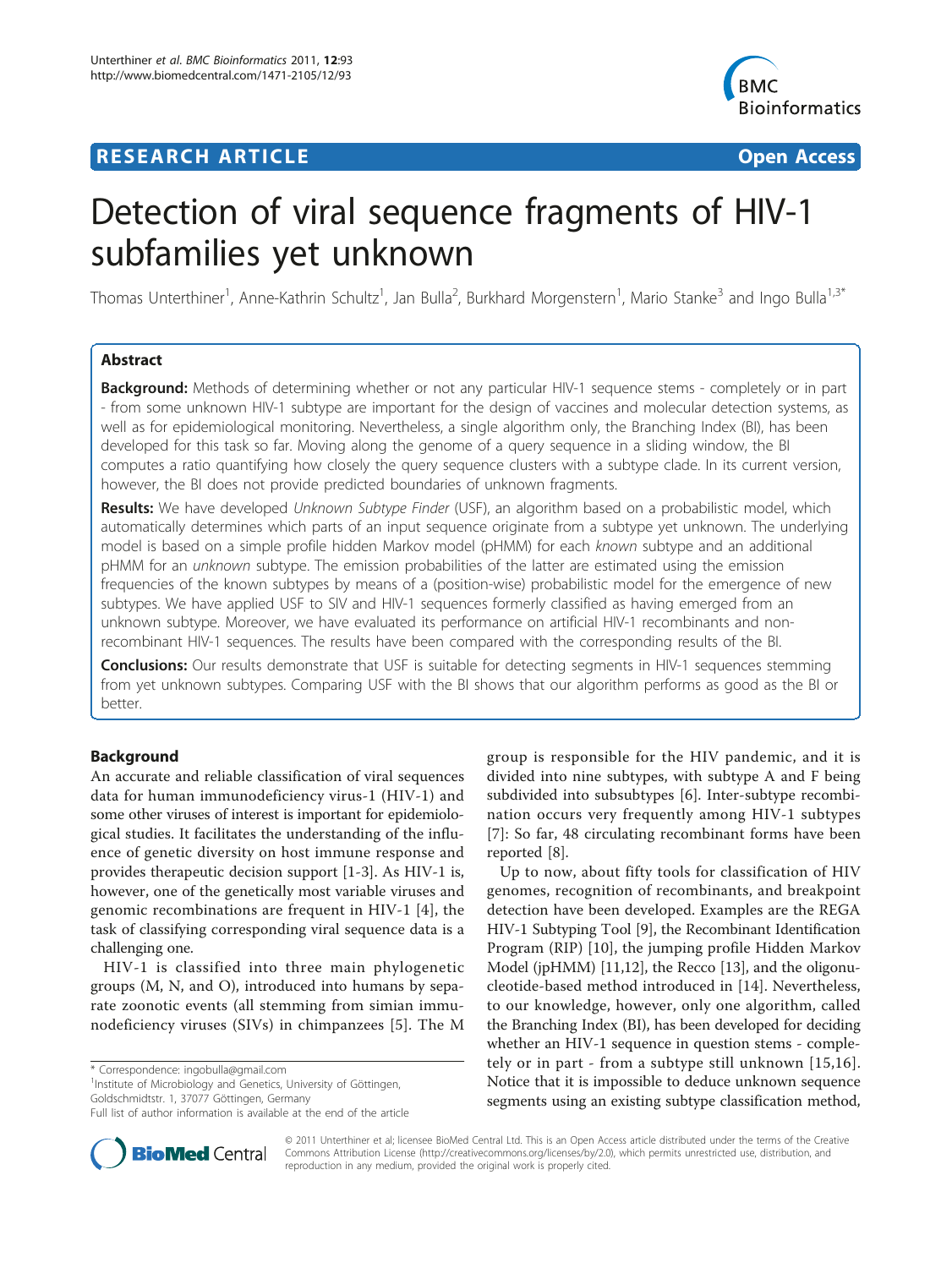based on a probabilistic model such as jpHMM, and to identify regions of low a posteriori probabilities for all of the well known subfamilies (see paragraph 'Discussion and conclusions - Miscellaneous').

In view of the large and rapidly growing quantity of sequence data, the need for a fully automatic tool for pinning down boundaries of unknown fragments is increasing. Since the BI is based on a sliding window approach, it only provides a visualization of the breakpoint positions, but no report of their exact position. We have addressed this problem by developing a model-based algorithm, which automatically detects those boundaries by taking a multiple sequence alignment (MSA) grouped into subfamilies as a basis.

A comparison of our algorithm with the BI, regarding scope and performance, is carried out in the section 'Results - Comparison'.

# **Methods**

The main input into our algorithm consists of i) an MSA representing the known sequences, with its sequences grouped into subfamilies, ii) a query sequence, iii) a classification of the query sequence with respect to the subfamilies (i.e. each position of the query sequence has to be assigned to a subfamily from the MSA) as main input.

We use jpHMM in order to obtain the subfamily-wise classification [[17\]](#page-12-0). For each position of the sequence in question, the algorithm then provides a mapping which determines whether the assignment to the subfamily is justified or whether it has to be classified as belonging to a subfamily yet unknown. In the first case, we refer to the position as 'known' (sometimes abbreviated by K), in the second one as 'unknown' (sometimes abbreviated by U). We shall refer to the mapping as the 'U/K-classification'. The work flow of the core algorithm and the preparatory step (described in the next subsection) is illustrated in Figure 1. The subfamily assigned to position *i* of the sequence under discussion is denoted by  $F_i$ .

# Preparatory step

Before the core algorithm is carried out, we take a preparatory step, allowing for the input of unaligned query sequences. More precisely, we align the query sequence to the given alignment with ClustalW [\[18](#page-12-0)], and remove columns which i) constitute insertions in the alignment by the query sequence, or ii) contain too many gaps in the alignment (we use a threshold of 10% gaps).

# Core algorithm

The main idea of our algorithm (in the following referred to as Unknown Subtype Finder or USF) is that of constructing two simple pHMMs (allowing neither deletions nor insertions): The first pHMM models the sequence of predicted subtypes  $F_i$  for each position (in



to all subtype sequences and the query sequence), red - columns removed due to insertion by the query sequence or too much gaps in the alignment, yellow - minority nucleotides in the column. The part of the sequence coloured in gray (at the bottom) indicates a subtype yet unknown. The last row gives the classification of the query sequence into known and unknown positions.

the following pHMM K) and the second pHMM models an unknown subtype (in the following pHMM U). That is, for the example given in Figure 1, the first ten positions of pHMM K are modelled on the basis of the nucleotide frequencies of Subtype B at those positions and the last eight positions on the basis of the frequencies of Subtype A. In addition to the transitions within these two pHMMs, we allow for jumps between them. pHMMs K and U

pHMMs are widely used for modelling nucleotide and protein sequence families for the purpose of database searching (see [[19](#page-12-0),[20](#page-12-0)]). In particular, they are used to model the position-wise nucleotide distribution in an MSA. Standard pHMMs also allow for the modelling of insertions and deletions in the query sequence. But we do not use insertion or deletion states, as the sequences are already aligned (The high conservation of HIV-1 sequences allows for this approach). Hence, except for the initial and final states, our pHMMs are composed of so-called match states only. For decoding the most probable path through our model, we use the Viterbi algorithm [\[21\]](#page-12-0).

We model pHMM K in the conventional way: For each position  $i$  in the alignment, we model the emission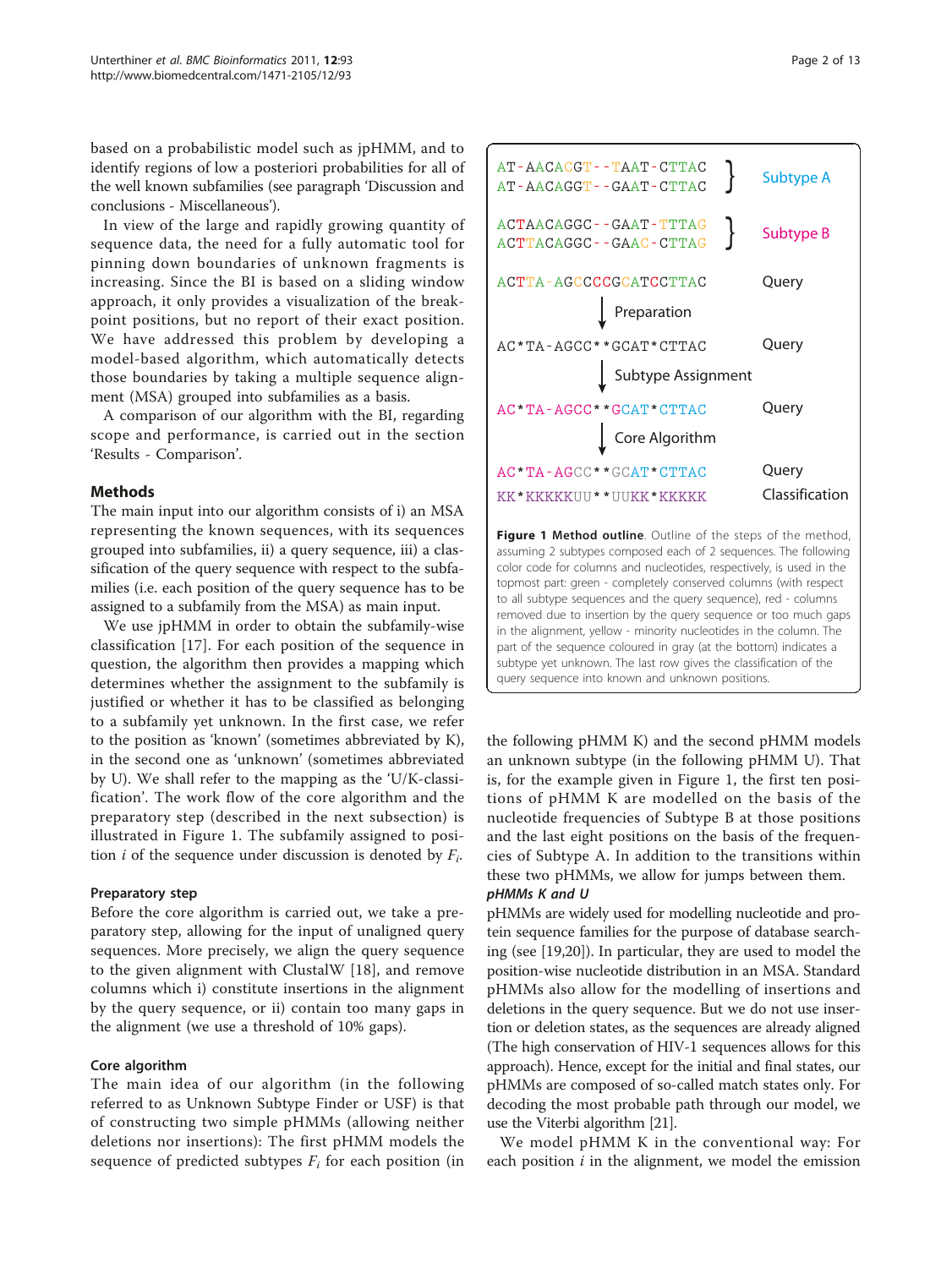probabilities  $\vec{p}$  of the *i*-th state of the pHMM K on the basis of the nucleotide frequencies of  $F_i$ . To this end, choosing a Bayesian approach to model the emission frequencies, we assume that the a priori distribution of  $\vec{p}$  is a Dirichlet distribution (see [\[22](#page-12-0)]), with parameter  $\vec{\alpha}$ (estimated in [[17\]](#page-12-0)). The parameter may be interpreted as pseudo counts which are added to the nucleotide frequencies. The emission probabilities then are the corresponding relative frequencies of these modified nucleotide frequencies.

For pHMM U, we have to choose another approach, as the empirical nucleotide frequencies of an unknown subtype are not available. Hence, we try to deduce reasonable emission probabilities of an unknown subtype on the basis of the nucleotide frequencies of the known subtypes. For more details, see the paragraph 'Emission probabilities of pHMM U' in this subsection.

#### Jumps between pHMMs

As in the jpHMM, we allow for jumps between the pHMMs K and U. If a given path contains a jump, that jump represents a breakpoint between a known and an unknown segment. In our model, we distinguish two kinds of jumps (passing from left to right): (i) jumps from K to U with the path not having entered any state of pHMM U up to the current position, and (ii) all other jumps between K and U (see Figure 2 for examples for the determination of the jump probabilities). The probability of the first type of jumps is denoted by  $p_1$ , the probability of the second type by  $p_2$ . By modelling jumps in this way, we account for the fact that HIV-1 recombination events usually imply the occurrence of multiple breakpoints (cf. [[8\]](#page-11-0)). That is, traversing an HIV-1 genome from left to right, it is much more probable to revisit a particular subtype than it is to visit



examples of U/K-classifications. Under the breakpoints, the jumping probabilities are given.

it for the first time ever. So, a realistic model should allow for choosing  $p_1 \ll p_2$ . To cover the case where the first position is classified as unknown, a jump from the initial state to pHMM U is less probable than a jump to pHMM K by the factor  $p_2/p_1$ .

In order to be able to model these two jump probabilities, we have to incorporate the pHMM K in our model twice: Both model states represent the assignment of a position to be known, with one of them being used if no position has been assigned as unknown so far, and the other being applied if some position has been assigned to pHMM U already. Figure [3](#page-3-0) shows a toy example of our model.

#### Emission probabilities of pHMM U

In order to model the emission probabilities of pHMM U, we rely on the observation that for almost all sites for HIV-1 at least some of the subtypes share the same emission probabilities. In fact, for the majority of sites, it would be most plausible to assign equal emission probabilities to all subtypes. Neglecting the trivial case of all subtypes having the same emission probability assigned to, the phenomenon that some but not all of the subtypes show equal emission probabilities could be explained biologically as follows: If a site allows for more than one nucleotide to be present (i.e., if at least two alleles are observed), there are very few, discrete characteristics of the virus which determine the fitness of the virus, depending on the nucleotide present at the respective site. As the characteristics at a particular site are small in number and discrete, the number of corresponding nucleotide distributions is also small. To clarify that, let us assume that for a site  $i$  the dependence of the virus fitness on the nucleotide at site  $i$  is determined by a binary characteristics (values 0 and 1) of the virus. Then i) for the value 0, it might be that the virus can only survive if adenine is present at site  $i$  (leading to a nucleotide distribution where adenine has a probability very near to one), ii) for the value 1 the virus can survive if cytosine is present, with a significant disadvantage with respect to its fitness (leading to a nucleotide distribution where adenine has a probability of, say, about 90% and cytosine one about 10%). In the following we will call the different nucleotide distributions (resp. emission probabilities) at the site "sources". In the example just given there are two sources.

In view of such considerations, we model the emission probabilities of the subtypes jointly (see Table [1](#page-3-0) for examples). Notice that a related approach was used in [[23\]](#page-12-0) for an automatic classification of protein sequences. The model for the emission probabilities of an unknown subtype is illustrated in Figure [4.](#page-4-0) It is composed of two parts: The part on the left refers to the case in which the unknown subtype is related to a group of known subtypes (or a single one) sharing the same emission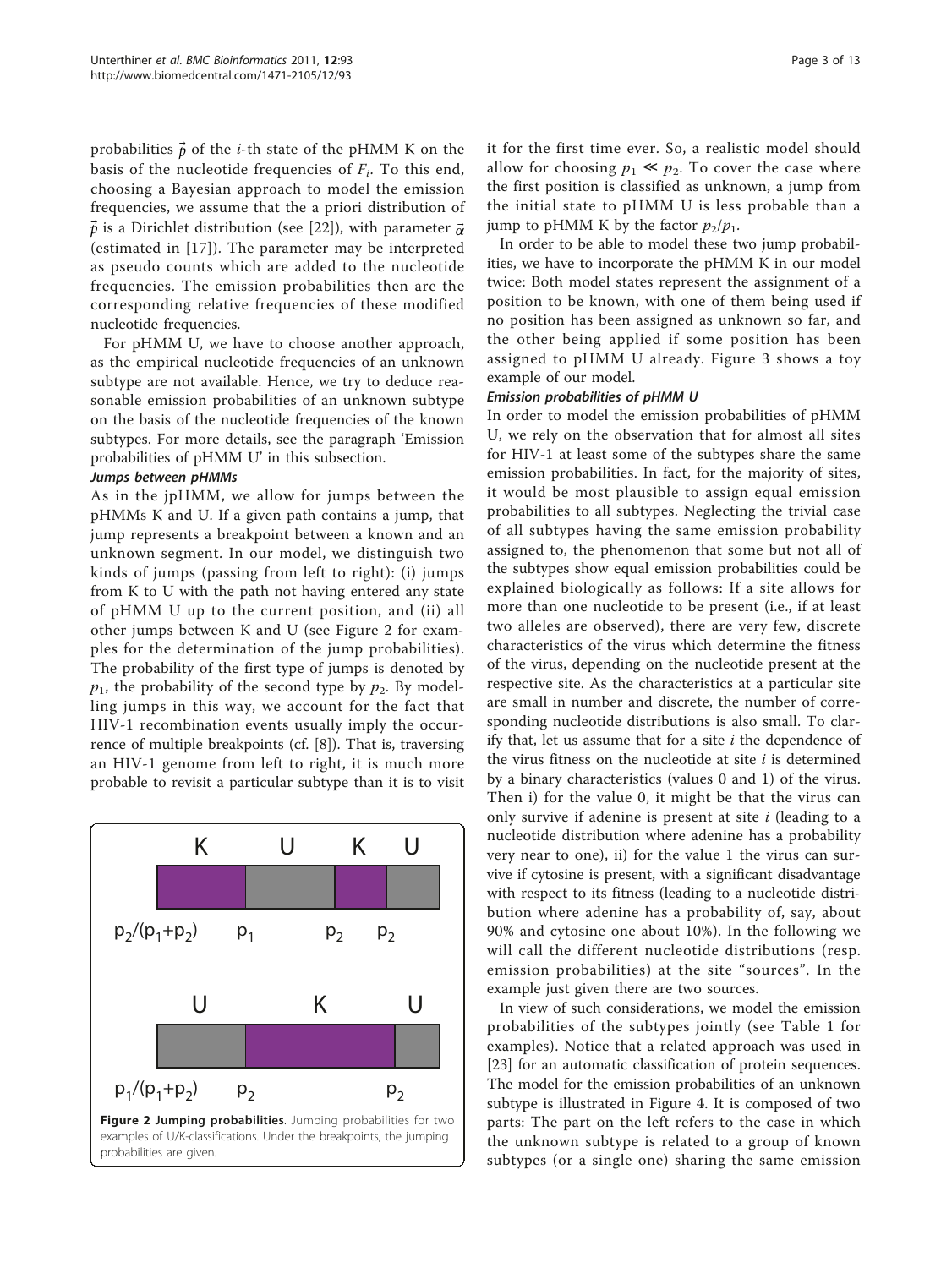<span id="page-3-0"></span>

since this pHMM can only be entered if pHMM U has been visited before.

probability at the respective site. The part on the right concerns the case of an unknown subtype with characteristics leading to emission probabilities (at the respective sites) yet unobserved (among the known subtypes).

To construct the left-hand part of the model, we use a Bayesian approach to determine position-wise an optimal number of sources and how the subtypes should be assigned to the sources. For each source the emission probabilities are estimated on the basis of the emission frequencies of the subtypes assigned to the source. The probability, with which a source is chosen, is proportional to the number of subtypes assigned to it. The right-hand part is modelled by a Dirichlet distribution with the same value for the parameter  $\vec{\alpha}$  as in paragraph 'pHMMs K and U' of this subsection. We denote the a priori probability of a source involved, but yet unknown,

Table 1 Examples of calculation of emission probabilities

| Pos. | Sub./Src. | A      |        | в      |        |        |        | D      |       |        |          |       |       |        |       |
|------|-----------|--------|--------|--------|--------|--------|--------|--------|-------|--------|----------|-------|-------|--------|-------|
|      | Nucl.     | G      |        | G      |        | G      | Т      | G      | Τ     | G      | Τ        | G     |       | G      |       |
|      | trea      | 89     | 0      | 360    | 0      | 393    | 0      | 3      | 0     | 846    | $\Omega$ |       |       |        |       |
|      | D         | 0.9989 | 0.0011 | 0.9997 | 0.0003 | 0.9997 | 0.0003 | 0.969  | 0.031 | 0.9999 | 0.0001   |       |       |        |       |
|      | trea      | 65     | 24     | 355    | 5      | 382    | 11     | 3      | 0     | 65     | 24       | 740   | 19    |        |       |
|      | D         | 0.73   | 0.27   | 0.986  | 0.014  | 0.972  | 0.028  | 0.969  | 0.031 | 0.73   | 0.27     | 0.975 | 0.025 |        |       |
|      | trea      | 30     | 59     | 325    | 35     | 364    | 29     | 0      | 3     | 30     | 59       | 689   | 64    |        |       |
|      | p         | 0.34   | 0.66   | 0.903  | 0.097  | 0.926  | 0.074  | 0.0031 | 0.969 | 0.34   | 0.66     | 0.915 | 0.085 | 0.0031 | 0.969 |

Simplified example of position- and subtype-wise nucleotide frequencies of HIV. For three sites the subtype-wise nucleotide frequencies for subtypes A, B, C, and D are given on the left side of the table. Below them the emission probabilities estimated on the basis of only on the frequencies of the respective subtypes (using  $\vec{\alpha} = (0.1, 0.1)$ ) are shown. The different typefaces (regular, bold, italic) indicate which subtypes should be jointly modelled (i.e. belong to the same<br>source). On the right hand side of the table, the pucketide source). On the right-hand side of the table, the nucleotide frequencies of the sources (i.e. the aggregated frequencies of the subtypes belonging to it) and the emission probabilities estimated on the basis of these frequencies are given (using the same  $\vec{\alpha}$ ). For the sake of simplicity, only the nucleotides G and T are<br>assumed to evist. Apart from this simplification and the assumed to exist. Apart from this simplification and the restriction to 4 subtypes, the example is taken from actual HIV-1 sequences.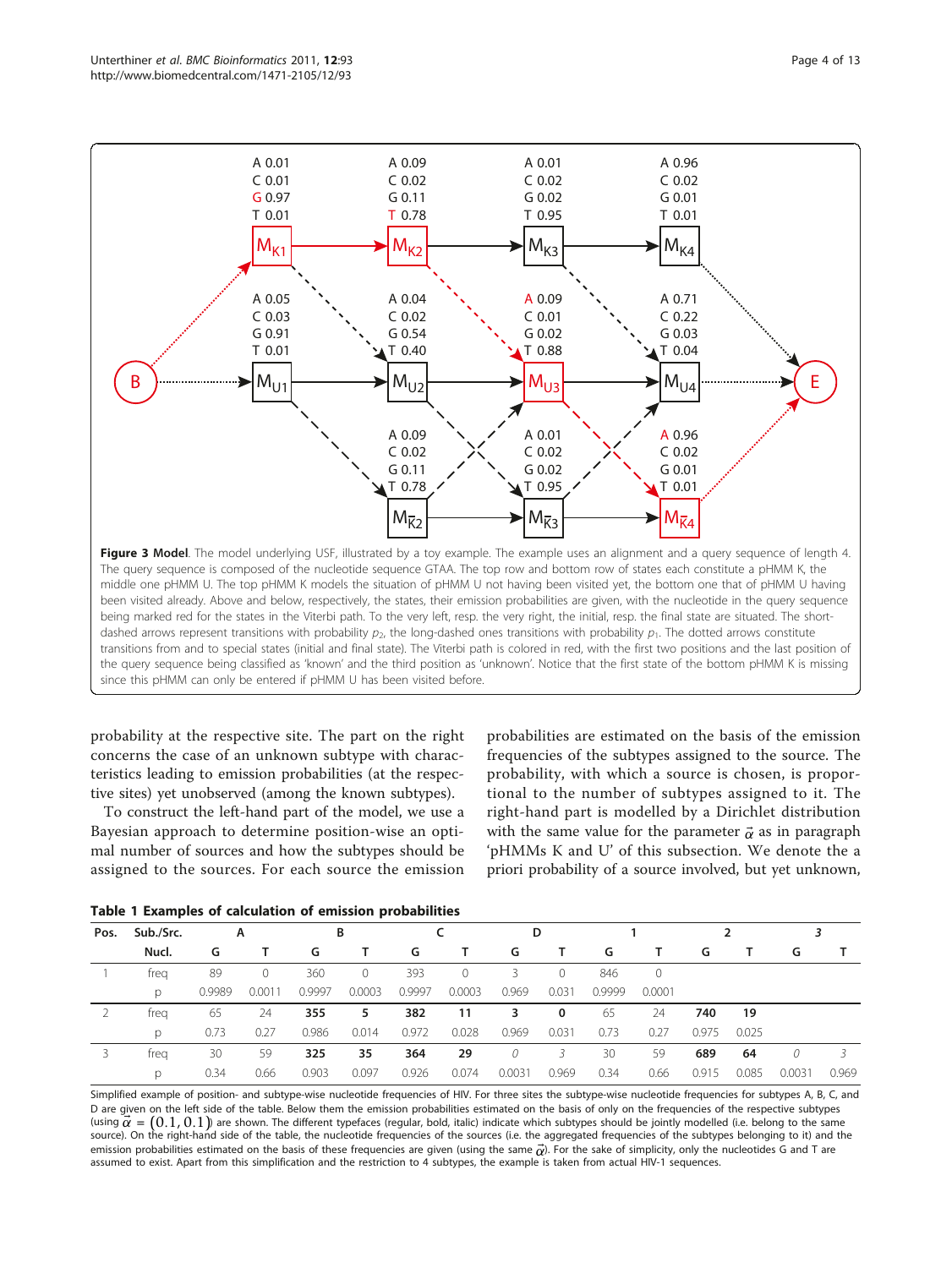<span id="page-4-0"></span>

by  $\eta \ll 1$ . The estimates of the emission probabilities of the unknown subtype are obtained by averaging over both parts of the model, i.e. we use the expectations corresponding to the emission probabilities under the model. The details of the estimation procedure are given in the next subsection.

# Details of pHMM U

#### Notation

Let 1,..., S be the subtype indices. If sources have been assigned to all subtypes, we speak of a source combination. The individual sources in a combination of  $r$  sources are indexed by  $1, \ldots, r$ . The space of all source combinations is denoted by Q, the source of subtype i by  $q_i$ . For each source *j* of a source combination  $\vec{q} = \{q_1, \ldots, q_S\}$ , we denote the subtypes assigned to source  $j$  by $\{i_1^{(j)}, \ldots, i_{m_j}^{(j)}\}$ . That is, if  $S =$ 4 and the subtypes 1, 2, and 4 are assigned to Source 1, and the Subtype 3 to Source 2, we have  $m_1 = 3$ ,  $m_2 = 1$ ,  $\{i_1^{(1)}, i_2^{(1)}, i_3^{(1)}\} = \{1, 2, 4\}$ , and  $\{i_1^{(2)}\} = \{3\}$  (Notice that *r* and the  $\{i_1^{(j)}, \ldots, i_{m_j}^{(j)}\}$  are defined for a particular source

combination, but that for the sake of readability we do not identify that source by an additional index, in case several sources are considered). The number of nucleotides, generally denoted by  $N$ , is equal to 5 in this case (We treat gaps as ordinary nucleotides). The nucleotide frequencies of subtype *i* at a fixed position of the genome are denoted by  $\vec{n}_i$ .

# Prior probability of number of sources

We denote the probability of a given number of sources by  $P(r = r_0) = \rho_{r_0}$ . It is estimated as follows: We compile an alignment of all available HIV-1 sequences of complete length, classified as a pure subtype in the LANL HIV database (i.e. not being identified as recombinant or unknown). Hereby, we discard all sites at which the sequences of at least one subtype have only gaps. Then we determine, site-wise for each number of sources, the most probable source combination yielding the number of sources under consideration. For that we need the likelihood of  $\vec{q} \in Q$ , which is given by

$$
P(\vec{q}) = \prod_{k=1}^{r} P\left(\vec{n}_{i_1^{(k)}}, \ldots, \vec{n}_{i_{m_k}^{(k)}}\right).
$$
 (1)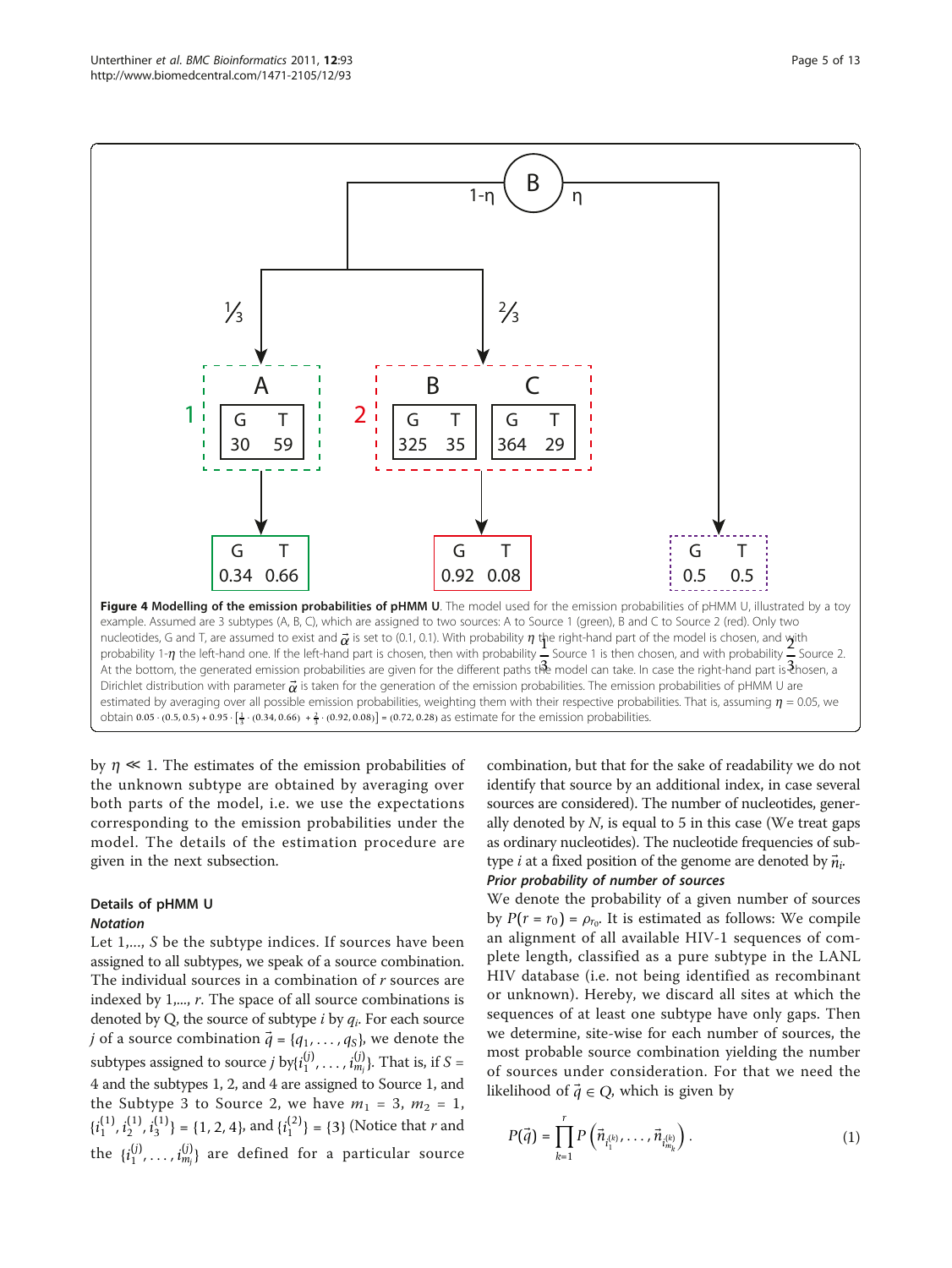The probabilities on the right hand side of (1) can be calculated as described in the following. For the next step we restrict ourselves to the case that  $\{i_1^{(k)}, \ldots, i_{m_j}^{(k)}\} = \{1, \ldots, m\}$  for notational convenience and make use of the equations

$$
P(\vec{n}|\vec{p}) = \Gamma(|\vec{n}| + 1) \prod_{j=1}^{N} \frac{p_j^{n_j}}{\Gamma(n_j + 1)}
$$
(2)

and

$$
P(\vec{p}) = \frac{\Gamma(|\vec{\alpha}|)}{\Gamma(\prod_{j=1}^{N} \alpha_j)} \prod_{j=1}^{N} p_j^{\alpha_j - 1}
$$
 (3)

as well as

$$
\int_{\vec{p}} \prod_{j=1}^{N} p_j^{\beta_j - 1} d\vec{p} = \frac{\prod_{j=1}^{N} \Gamma(\beta_j)}{\Gamma(|\vec{\beta}|)},
$$
\n(4)

With  $\beta_1, ..., \beta_N \ge 0$ . Here,  $\vec{\alpha}$  denotes the parameter of the Dirichlet distribution introduced in the paragraph 'Methods - Core algorithm - pHMMs K and U'. Thus, we obtain

$$
P(\vec{n}_1, ..., \vec{n}_m)
$$
\n
$$
= \int_{\vec{p}} P(\vec{n}_1, ..., \vec{n}_m | \vec{p}) P(\vec{p}) d\vec{p}
$$
\n
$$
= \int_{\vec{p}} \left( \prod_{i=1}^m P(\vec{n}_i | \vec{p}) \right) P(\vec{p}) d\vec{p}
$$
\n
$$
= \int_{\vec{p}} \left[ \prod_{i=1}^m \left( \Gamma(|\vec{n}_i| + 1) \prod_{j=1}^N \frac{p_j^{n_{ij}}}{\Gamma(n_{ij} + 1)} \right) \right] \times
$$
\n
$$
\left[ \frac{\Gamma(|\vec{\alpha}|)}{\Gamma(\prod_{j=1}^N \alpha_j)} \prod_{j=1}^N p_j^{\alpha_j - 1} \right] d\vec{p}
$$
\n
$$
= \left( \prod_{i=1}^m \frac{\Gamma(|\vec{n}_i| + 1)}{\prod_{j=1}^N \Gamma(n_{ij} + 1)} \right) \frac{\Gamma(|\vec{\alpha}|)}{\Gamma(\prod_{j=1}^N \Gamma \alpha_j)} \times
$$
\n
$$
\frac{\prod_{j=1}^N \Gamma(\sum_{i=1}^m n_{ij} + \alpha_j)}{\Gamma(\sum_{i=1}^m |\vec{n}_i| + |\vec{\alpha}|)}.
$$

Using (1) and the AIC (Akaike Information Criterion [[24\]](#page-12-0)), we deduce the most plausible source combination for each site and with that the most plausible number of sources. Estimating the  $\rho_i$  as the empirical frequencies of the number of sources (considering all eligible sites), we obtain the values  $(\rho_i)_{i=1,2,3} = (0.85, 0.09, 0.06)$ . For the sake of computational efficiency, we restrict the number of sources to values lower or equal to 3. Notice that the number of sources to which one can restrict the algorithm depends on the scale of the intersubtype variation of the virus genome at the informative sites of the genome.

Estimation of emission probabilities Using

$$
P(\vec{q} \mid \vec{\rho}) = \rho_r \prod_{k=1}^r P\left(\vec{n}_{i_1^{(k)}}, \ldots, \vec{n}_{i_{m_k}^{(k)}}\right),
$$

we deduce the most likely source combination. Then, for a given source combination  $\vec{q} \in Q$ , we can estimate the emission probability of a nucleotide  $\nu$  for a particular source (assuming, for notational convenience, that the source under consideration is composed of the subtypes  $1, \ldots, m$ ) by

$$
\hat{p}_{\nu} = \int_{\vec{p}} p_{\nu} P(\vec{p} | \vec{n}_1, \dots, \vec{n}_m) d\vec{p}.
$$
\n(5)

Using (2) and (3), we get

$$
P(\vec{p} | \vec{n}_1, \dots, \vec{n}_m)
$$
\n
$$
= \frac{P(\vec{n}_1, \dots, \vec{n}_m | \vec{p}) P(\vec{p})}{P(\vec{n}_1, \dots, \vec{n}_m)}
$$
\n
$$
= \frac{\prod_{i=1}^m P(\vec{n}_i | \vec{p}) P(\vec{p})}{P(\vec{n}_i, \dots, \vec{n}_m)}
$$
\n
$$
= \left[ \prod_{i=1}^m \left( \Gamma(|\vec{n}_i| + 1) \prod_{j=1}^N \frac{p_j^{n_{i,j}}}{\Gamma(n_{i,j} + 1)} \right) \right] \times
$$
\n
$$
\frac{\Gamma(|\vec{\alpha}|)}{\Gamma(\prod_{j=1}^N \alpha_j)} \prod_{j=1}^N p_j^{\alpha_j - 1}
$$
\n
$$
\int \left[ \left( \prod_{i=1}^m \frac{\Gamma(|\vec{n}_i| + 1)}{\prod_{j=1}^N \Gamma(n_{i,j} + 1)} \right) \times \frac{\Gamma(|\vec{\alpha}|)}{\Gamma(\prod_{j=1}^N \alpha_j)} \frac{\prod_{j=1}^N \Gamma(\sum_{i=1}^m n_{i,j} + \alpha_i)}{\Gamma(\prod_{j=1}^N \alpha_j)} \right]
$$
\n
$$
= \frac{\Gamma(\sum_{i=1}^m |\vec{n}_i| + |\vec{\alpha}|)}{\prod_{j=1}^N \Gamma(\sum_{i=1}^m n_{i,j} + \alpha_j)} \prod_{j=1}^N p_j^{\sum_{i=1}^m n_{i,j} + \alpha_j - 1}.
$$

Consequently, we can transform (5) into

$$
\hat{p}_{\nu} = \frac{\Gamma\left(\sum_{i=1}^{m} |\vec{n}_i| + |\vec{\alpha}| \right)}{\prod_{j=1}^{N} \Gamma\left(\sum_{i=1}^{m} n_{i,j} + \alpha_i\right)} \times \int_{\tilde{p}} p_{\nu} \prod_{j=1}^{N} p_{j}^{\sum_{i=1}^{m} n_{i,j} + \alpha_{j} - 1} d\vec{p}
$$

Finally, by using (4) we obtain the simple formula

$$
\hat{p}_{\nu} = \frac{\sum_{i=1}^{m} n_{i,\nu} + \alpha_{\nu}}{\sum_{i=1}^{m} |\vec{n}_i| + |\vec{\alpha}|}.
$$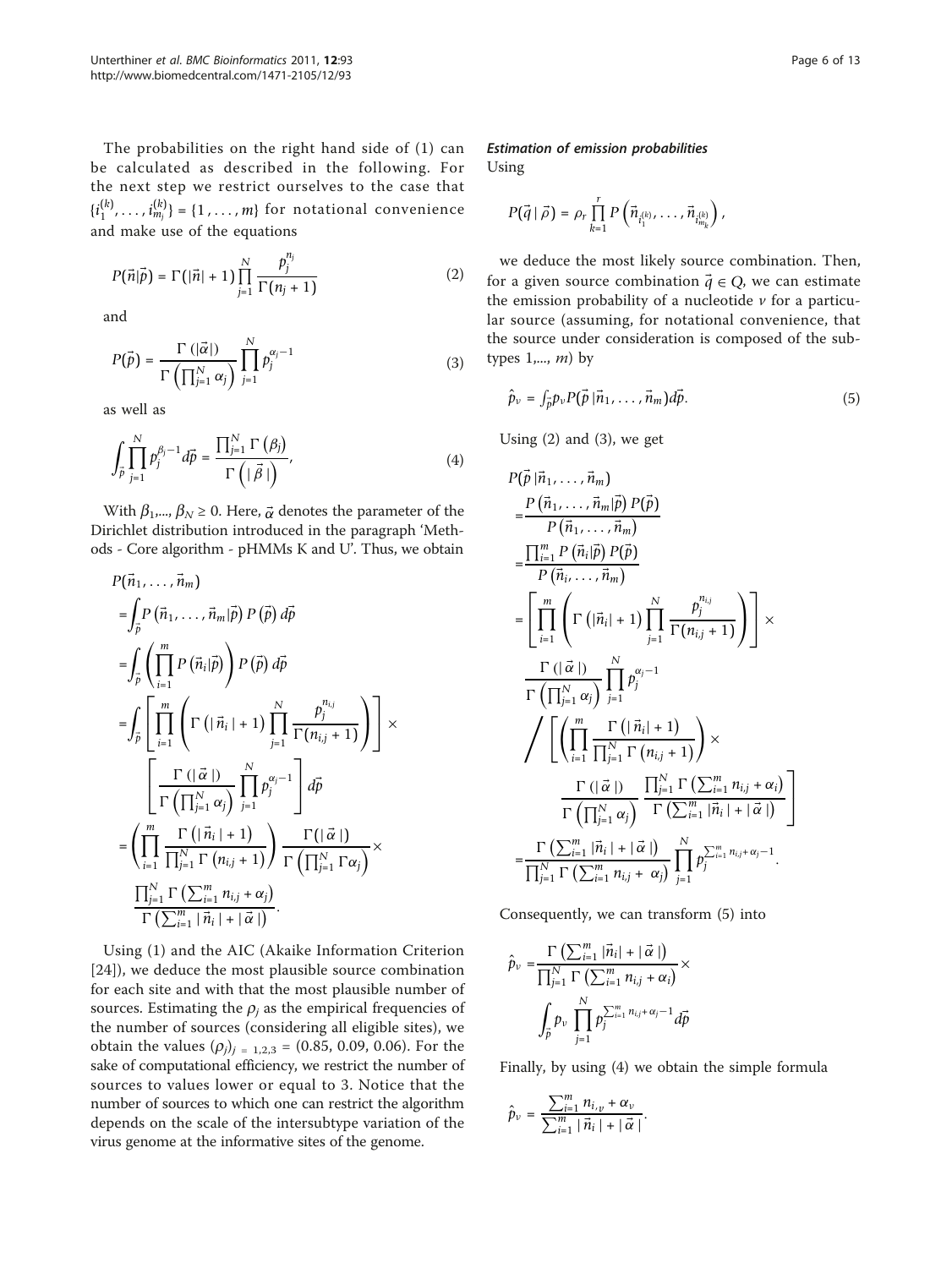# Results

In this section, we present the results of i) the calibration of USF on a) artificial HIV-1 recombinants and b) nonrecombinant HIV-1 sequences designated as having emerged from a known subtype, ii) the application of USF to a) SIV sequences and b) sequences designated as unknown in the LANL HIV database (in the following called "Subtype U" sequences), and iii) the comparison of USF and BI.

#### Calibration

In order to calibrate USF and to investigate its behaviour in dependence of the choice of the parameters  $\eta$ ,  $p_1$  and  $p_2$ , we use two test settings, one of them suitable to assess the sensitivity of the algorithm, the other one the specificity. For the sensitivity, we remove one subtype from the MSA and consider it as unknown. Then we generate artificial recombinants of sequences from the "known" subtypes and the "unknown" subtype. For the specificity, we simply check whether sequences from the MSA are classified correctly. In both cases, we do not use the test data as training data for the emission probabilities of the HMMs. The testing setup is sketched in Figure 5. The MSA consists in all full-length HIV-1 Group M sequences, designated as stemming from a pure subtype in the LANL database, downloaded on 9th of July 2010.

# Test data

More precisely, we generate the following two sets of test sequences: (i) A set  $T_{sens}$  for measuring the

sensitivity with respect to the ability of the algorithm to detect genome segments stemming from an unknown subtype, and (ii) a set  $T_{spec}$  for measuring the specificity. The set  $T_{sens}$  is composed of 229 sequences generated by taking a sequence from subtypes A-D and F-G and replacing a segment of this sequence by a segment of a sequence from some other subtype. We call the subtype of the major part of the genome the 'base subtype' and the subtype of the inserted part of the genome the 'insertion subtype'. A preliminary analysis shows that in case the subtypes H, J, or K have been assigned to the query sequence (or a part of it), USF is not suitable for a reliable detection of unclassifiable genome parts. Hence, for the role of a base subtype, those subtypes are excluded from our analysis. Nevertheless, segments of them may play the role of insertion subtypes. Segments of the subtypes B and D may not be combined, due to the small phylogenetic distance of those subtypes. Moreover, the replaced segments have a length of 1000 positions and their position has been chosen randomly.  $T_{spec}$ is composed of 265 sequences sampled from the genome-length sequences being classified as subtype A-D or F-G in the LANL HIV database (50 for all subtypes except for the subtypes F and G, for which only 35 and 30, respectively, sequences were available). For  $T_{\text{spec}}$  the sequences were assigned to the subtype they stem from according to their LANL HIV database designation. Therefore, if classified correctly, the complete sequence is classified as known. Any detected unknown regions

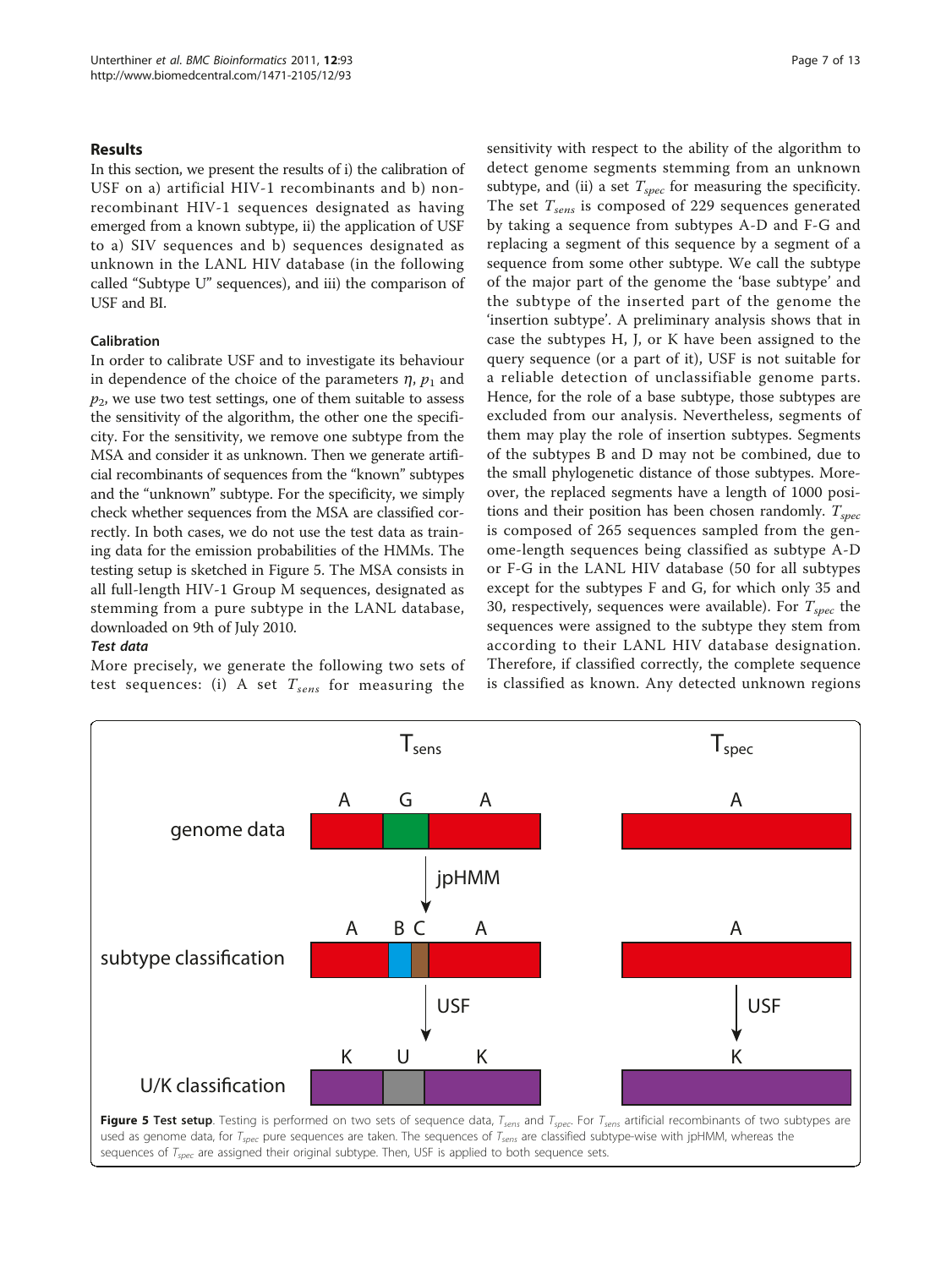are counted as false positives. For  $T_{sens}$  we determine the subtype classification using the jpHMM, excluding the subtypes H, J, and K from the assignable subtypes. Test results

We measure the performance by counting how many positions in a sequence have been misclassified. Setting  $p_1 = 10^{-7}$  and  $p_2 = 10^{-4}$  (which seem to be reasonable values, in view of our experience gathered when applying the jpHMM to HIV), we determine  $\eta = 0.05$  as leading to the best tradeoff between sensitivity and specificity. With that choice of  $\eta$ , we evaluate the performance with respect to specificity and sensitivity on a grid for different choices of  $p_1$  and  $p_2$  (see Figure 6 and [7\)](#page-8-0). From those data, we would recommend to choose  $p_1 = 10^{-9}$  and  $p_2 = 10^{-5}$ . In case a user has a different

priority with respect to specificity and sensitivity, he can adapt the values to his purpose. To achieve a higher sensitivity or specificity,  $p_1$  and  $p_2$  have to be increased or decreased, respectively. Increasing  $p_1$  merely results in a higher probability of finding any Subtype U fragments in the query sequence at all, whereas increasing  $p_2$  also leads to a higher number of Subtype U fragments to be found.

In Figure [8](#page-9-0), resp. [9](#page-9-0), the performance of the algorithm for  $T_{spec}$ , resp.  $T_{sens}$  is displayed stratified by the assigned subtype  $T_{sens}$ , resp. the subtypes used for generating the artificial recombinants. Among the 6 sequences from  $T_{\text{spec}}$ , which yield the most misclassified positions, there are all 4 sequences of Subsubtype F2 and the sequence from Subsubtype F1, which cluster most closely to

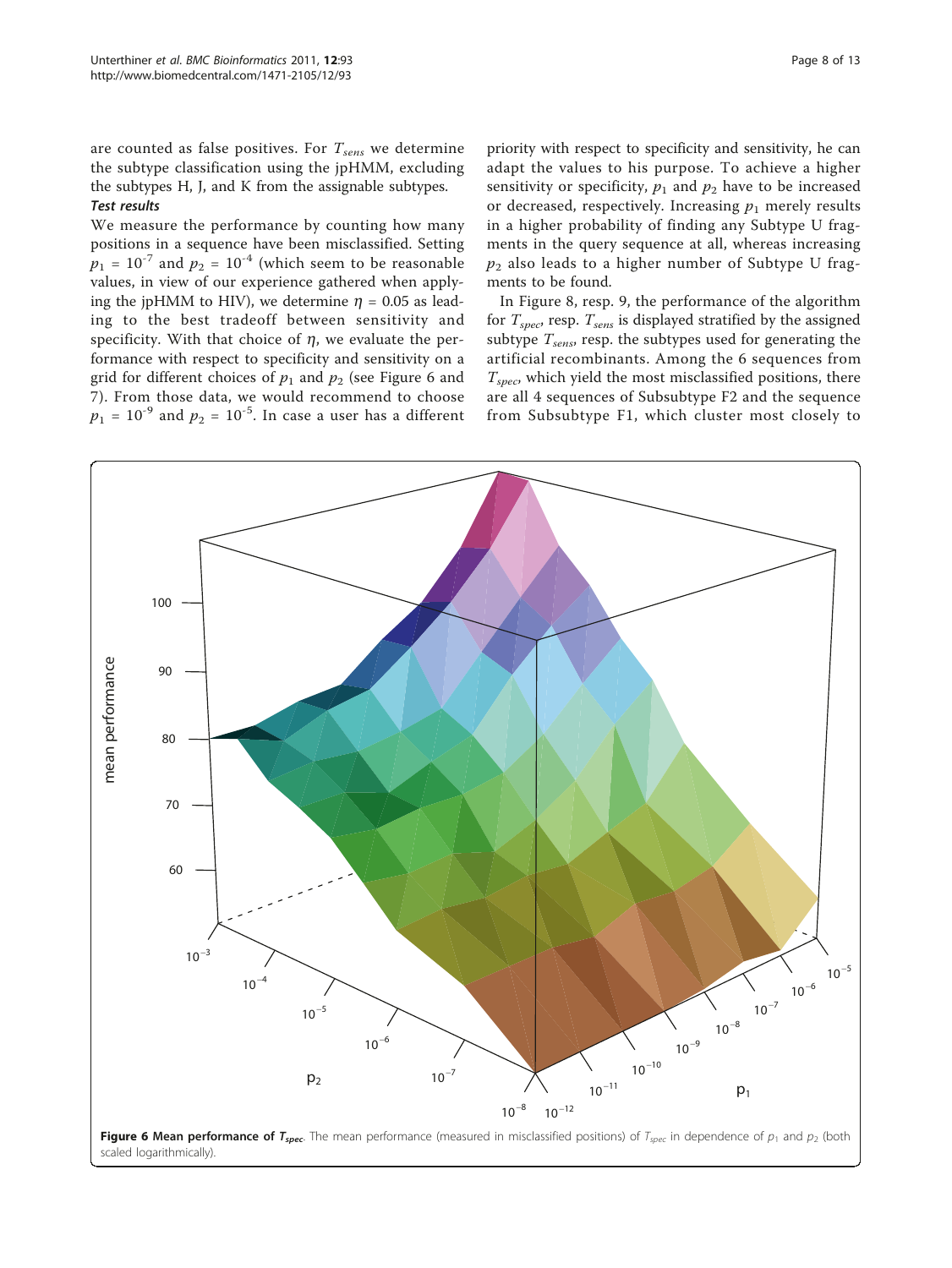<span id="page-8-0"></span>

Subsubtype F2 in a phylogenetic tree (using FastTree [[25](#page-12-0)] and FigTree [\[26](#page-12-0)]).

To facilitate the testing technically, we restrict our analysis to the positions 808 to 8781 with respect to HXB [\[27](#page-12-0)]. Covering this part of the genome, we analyse the performance of USF in relatively conserved regions, as well as highly variable ones and we do not have to cope with the low number of sequences available for covering the boundary parts of the genome.

# Theoretical determination of  $\eta$

We have tried also to determine  $\eta$  by a theoretical approach. More precisely, we have simulated unknown subtypes by excluding a subtype from the data based on which the emission probabilities of pHMM U were

estimated. We then have chosen  $\eta$  such that the emission frequencies of the excluded subtype is estimated best (with respect to maximum likelihood). Unfortunately, this approach has filed to values of  $\eta$  smaller by an entire order of magnitude than the values found by means of the calibration described above. Consequently, we refrain from using this theoretical approach.

# SIV sequences and Subtype U sequences

In order to check whether USF correctly classifies very divergent sequences, we have applied it to five fulllength SIV genomes (AF103818, DQ373063, EF394356, U42720, X52154) from different parts of the SIV clade. As before, we did not allow for assigning subtypes H, J,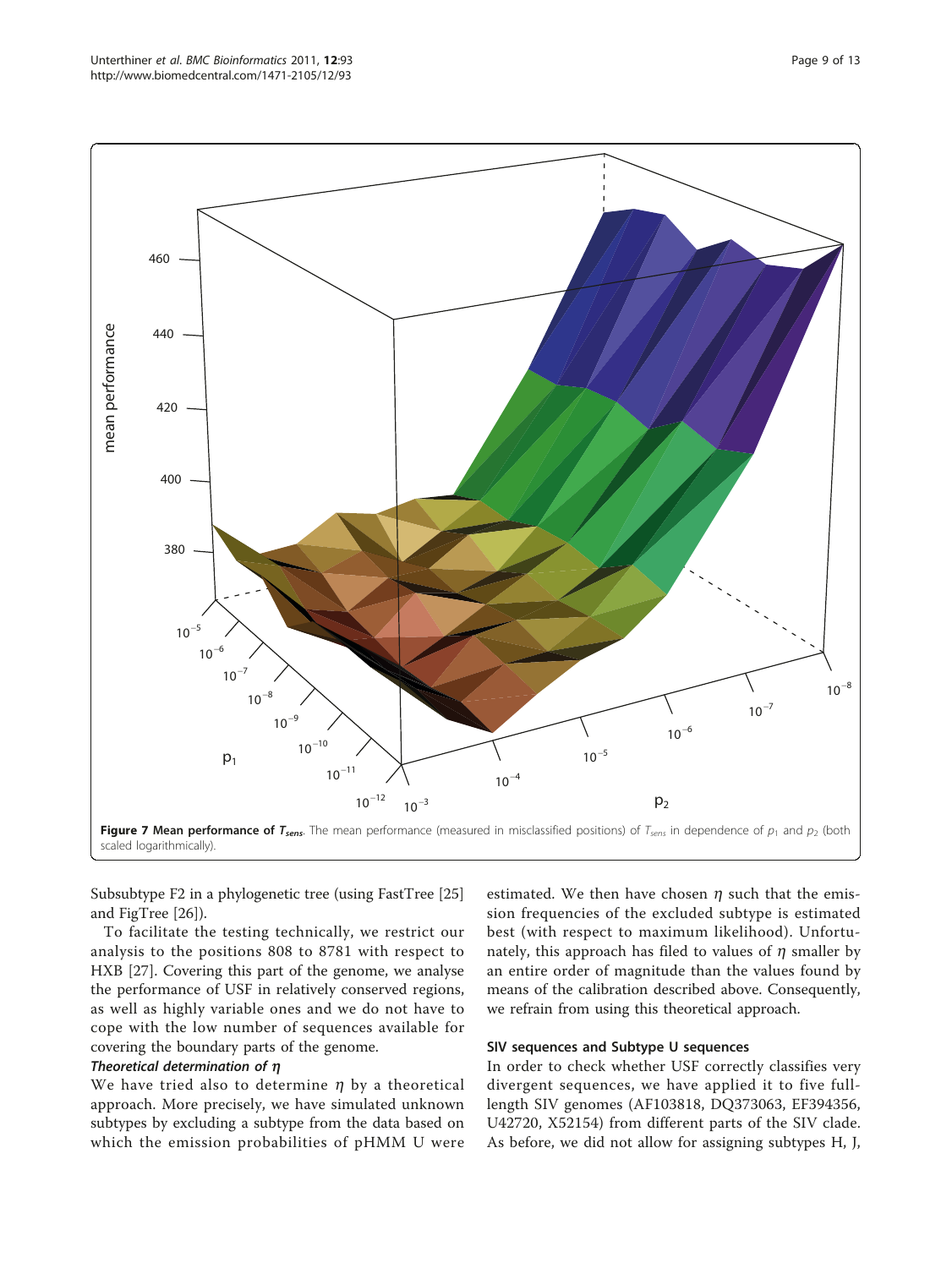<span id="page-9-0"></span>



the mean performance (measured in misclassified positions) of  $T_{sens}$ for  $p_1 = 10^{-9}$  and  $p_2 = 10^{-5}$ , stratified by the used subtypes. Different colors represent different levels of misclassification. White rectangles represent subtype pairs which were not used in the generation of  $T_{cone}$ 

and K in the subtype classification. In the same way we have tested the 8 full-length Subtype U genomes (AF286236, AF457101, AY046058, EF029066, EF029067, EF029068, EF029069, FJ388921). Except the Subtype U sequence AY046058, all sequences have been correctly identified as completely unknown (about 8% of the genome have not been classified as unknown).

# Comparison with the BI

The BI is a method based on distance and phylogeny. It determines which parts of a query sequence should be classified among known sequences. Moving along the genome of a query sequence with a sliding window, the BI computes a ratio quantifying how closely the query sequence clusters with a subtype clade. On the basis of this quantity, it determines whether the respective part of a query sequence is unclassifiable with respect to the known subtypes.

We apply the BI to a subset of  $T_{spec}$ , as well as the SIV and Subtype U sequences used in the evaluation described in the subsection 'Results - SIV sequences and Subtype U sequences'. As we had to carry out the testing manually, using the web interface of the BI [[28\]](#page-12-0), we had to confine ourselves to a limited number of sequences from  $T_{spec}$  and could not test the BI on  $T_{sens}$ at all. (For the purpose of the latter, it would have been necessary to reestimate the parameters of the BI after having removed a subtype from the training data. That, however, the web interface available does not allow.)

Application of the BI to the 5 SIV sequences and the 8 Subtype U sequences from the subsection 'Results - SIV sequences and Subtype U sequences' yields valid results in 3 and 4 cases, respectively. Out of these 7 sequences, all but one Subtype U sequence (AY046058) are classified correctly as completely unknown, with about 6% of the genome of AY046058 being misclassified.

Testing the BI on 12 sequences for each subtype from  $T_{\text{spec}}$ , yield the results illustrated in Figure [10.](#page-10-0) Since USF tends to misclassify very short segments as unknown for some subtypes, we also compare the BI with USF, removing all segments of length smaller than 100 bps from the outcome of USF.

Using the two-sided Wilcoxon signed-rank test, the version of USF without postprocessing performs significantly better (with respect to our position-wise measure) than the BI for the subtypes A and B. For the Subtype F, the BI is significantly better than USF ( $p = 0.05$ ). For the other subtypes, this test does not yield significant results. If USF is used in the version equipped with postprocessing, it yields significantly better results than the BI for the subtypes A and B, with the differences on the other subtypes being highly insignificant.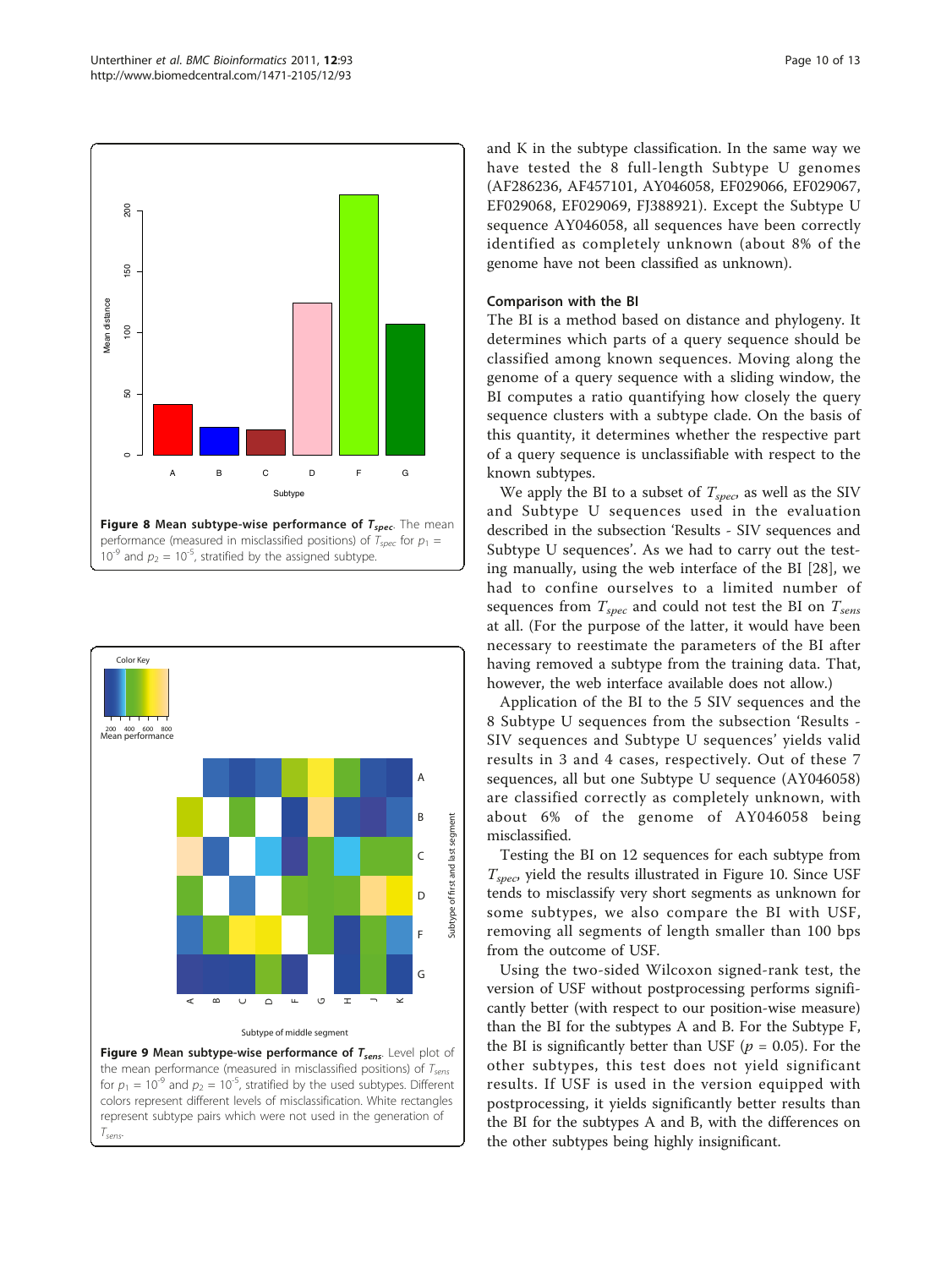<span id="page-10-0"></span>

(measured in terms of the fraction of misclassified positions) for 12 random sequences of each subtype for the BI and USF, stratified by the assigned subtype. For USF the results with all segments of length less than 100 bps (green) and without such a removal (green) are displayed.

# Running time

Excluding the running time of ClustalW and jpHMM (described in [[18,17\]](#page-12-0)), the running time for a full length HIV-1 sequence is about 35 seconds on a Linux PC with 3 GHz and 4 GB RAM.

# Discussion and conclusions

We have presented USF, a tool for detection of unclassifiable segments in viral sequences. Using a probabilistic, model-driven approach, the tool is suitable in principle for all species (or other taxa) which are subdivided into subfamilies i) without too many indels separating the subfamilies and ii) where the phylogenetic distances between the subfamilies are not too inhomogeneous.

#### **Testing**

We have applied USF to i) artificial recombinants of two subtypes (excluding one subtype from the training data to simulate an unknown subtype), ii) sequences designated (in the LANL HIV database) as originating from a pure subtype, iii) SIV sequences, and iv) Subtype U sequences. As far as feasible, we have compared our results with the only other tool available with the same scope, the Branching Index (BI).

#### Performance of USF

Analyzing the performance of USF by subtype, one can see that it performs considerably better (with respect to specificity) on the subtypes A-C than on D, F, and G, whereas it does not yield acceptable results for the subtypes H, J, and K. Its unsatisfactory performance on the last three subtypes does not come unexpectedly: The subtypes H, J, and K are composed of only 2 or 3 complete genome sequences, and that does not allow for a realistic modelling of the emission probabilities of a pHMM without using an information sharing protocol (see [[23](#page-12-0)]). The weaker performance for subtypes D, F, and G might also be explicable by this effect, with the situation being obfuscated for the Subtype F by the fact that this subtype is divided into two subsubtypes.

The results of the application of USF to artificial recombinants can be explained in part also by the size of the involved subtypes: The poorest results are achieved when subtypes G or J, which both belong to the subtypes of smaller size, act as base subtype. Obviously, the size of the insertion subtype should not have any impact on the performance of USF (and the results also do not suggest that). Astonishingly, there does not seem to be a correlation between the phylogenetic distance of a pair of base and insertion subtypes and the performance of USF on the respective pair: Testing  $T_{sens}$  involves 46 pairs of subtypes. Considering the 13 pairs with the lowest phylogenetic distance, none of them is among the 3 poorest performing pairs and 3 are among the 7 poorest performing. As we have observed a poor performance of USF when the subtypes B and D are the base and insertion subtypes, we may conclude that, if the phylogenetic distance of the subtype pair is above a certain threshold, the performance of USF does not seem to depend on how remotely the subtypes are related exactly.

#### Specificity of USF & BI

Comparing USF (employing the removal of very short segments in the outcome) with the BI with respect to specificity, USF, roughly speaking, performs better on some of the large size subtypes (A and B), whereas there are no significant differences on the large size Subtype C and the smaller size subtypes D, F, and G.

#### Sensitivity of USF & BI

For a comparison of the sensitivities we had to restrict ourselves to the SIV and Subtype U sequences. In spite of the importance of the sensitivity to assess the performance of USF and BI, the analysis of this characteristic had to be carried out on quite a small test set, due to technical limitations in the implementation of the BI. Except for the Subtype U sequence AY046058, all SIV and Subtype U sequences were classified as unknown by USF as well as the BI. Since both tools detect the same sequence as not completely unknown (although different segments were detected as known), this might be a hint that the classification of AY046058 as a pure Subtype U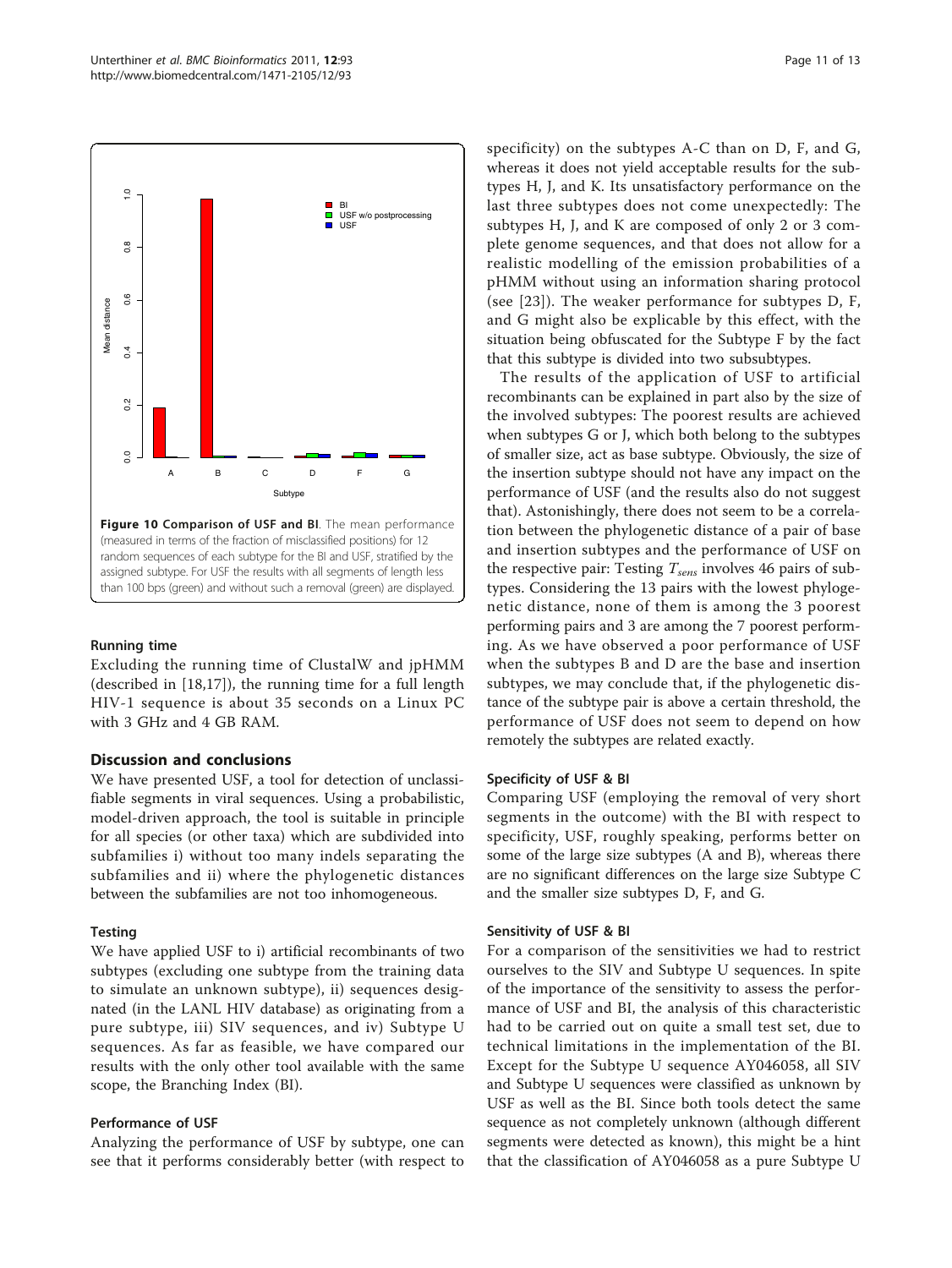<span id="page-11-0"></span>sequence is questionable. To conclude, our analysis does not reveal any significant differences between USF and the BI with respect to their sensitivity.

#### Versatility of USF & BI

With respect to versatility, the BI seems to be slightly inferior to USF (at least in their current versions). As it is not possible to determine  $\eta$  by a theoretical approach (as described in paragraph 'Results - Calibration - Theoretical determination of  $\eta'$ ), both methods require a parameter calibration on training data when applied to a new species, respectively taxon. Regarding breakpoint positions, the BI only provides a graph from which the user would have to deduce the breakpoint positions by visual inspection. Hence, it is not possible to run any automated procedures on the BI if breakpoint positions are required.

#### **Outlook**

In the near future, we plan to incorporate our method in the jpHMM. This would lead to a tool capable not only of assigning the known subtypes of HIV-1 (or subfamilies of other viruses or species) to a query sequence (or parts of it) but also of detecting segments of the genome stemming from a subtype yet unknown. Moreover, we are currently working on the implementation of an information sharing protocol for the jpHMM, which then would attenuate the poor performance of USF when applied to the small size subtypes.

In addition, it has been discussed whether the core gene of some D/E-recombinants of Hepatitis B virus (HBV) might stem from a clade which became rare or extinct [\[29\]](#page-12-0). We will apply USF to HBV data in order to investigate this question.

Furthermore, it has been claimed that the HBV genotype G is a recombinant between i) an ancestor comparable in divergence to those between the genotypes A-E, contributing the S gene, and ii) an HBV variant which is much more divergent, contributing the rest of the genome [[30](#page-12-0)]. In the face of this finding, we plan to incorporate more than one unknown subtype in our model so that different degrees of divergence can be modelled.

#### Miscellaneous

As mentioned in the section 'Background', it is not possible to find unknown sequence segments by identifying regions of small a posterior probabilities for all of the known subfamilies when applying the jpHMM for example. That is easily exemplified as follows: Let us assume there were only two subtypes A and B and we examined a sequence stemming from an unknown subtype which is genetically considerably closer to Subtype A than to Subtype B. Then this sequence would achieve very large a posteriori probabilities for Subtype A and

very small ones for Subtype B. Thus, it would falsely be classified as known.

USF is implemented in C++ and the source code is freely available (see additional file 1).

# Additional material

[Additional file 1: S](http://www.biomedcentral.com/content/supplementary/1471-2105-12-93-S1.ZIP)ource code. C++ implementation of USF.

#### Acknowledgements

We would like to thank Thomas Leitner for the encouragement to develop USF and Heinrich Hering for proofreading. This work was supported by the Deutsche Forschungsgemeinschaft (STA 1009/5-1).

#### Author details

<sup>1</sup>Institute of Microbiology and Genetics, University of Göttingen, Goldschmidtstr. 1, 37077 Göttingen, Germany. <sup>2</sup>LMNO, Université de Caen, CNRS UMR 6139, 14032 Caen Cedex, France. <sup>3</sup>Institut für Mathematik und Informatik, Walther-Rathenau-Straße 47, 17487 Greifswald, Germany.

#### Authors' contributions

TU implemented and validated the algorithm. AKS carried out modifications on jpHMM. JB provided statistical expertise. MS and BM guided the project, MS contributed to the model development. IB conceived the approach, developed, implemented and tested the algorithm and supervised the program development. All authors read and approved the final manuscript.

#### Received: 28 September 2010 Accepted: 11 April 2011 Published: 11 April 2011

#### References

- Korber B, Gaschen B, Yusim K, Thakallapally R, Kesmir C, Detours V: [Evolutionary and immunological implications of contemporary HIV-1](http://www.ncbi.nlm.nih.gov/pubmed/11714622?dopt=Abstract) [variation.](http://www.ncbi.nlm.nih.gov/pubmed/11714622?dopt=Abstract) Br Med Bull 2001, 58:19-42.
- 2. Leitner T: The molecular epidemiology of human viruses Springer Berlin; 2002.
- 3. Hraber P, Fischer W, Bruno W, Leitner T, Kuiken C: [Comparative analysis of](http://www.ncbi.nlm.nih.gov/pubmed/17169155?dopt=Abstract) [hepatitis C virus phylogenies from coding and non-coding regions: the](http://www.ncbi.nlm.nih.gov/pubmed/17169155?dopt=Abstract) 5' [untranslated region \(UTR\) fails to classify subtypes.](http://www.ncbi.nlm.nih.gov/pubmed/17169155?dopt=Abstract) Virology Journal 2006, 3:103.
- 4. Rhodes T, Wargo H, Hu WS: [High Rates of Human Immunodeficiency](http://www.ncbi.nlm.nih.gov/pubmed/14512567?dopt=Abstract) [Virus Type 1 Recombination: Near-Random Segregation of Markers One](http://www.ncbi.nlm.nih.gov/pubmed/14512567?dopt=Abstract) [Kilobase Apart in One Round of Viral Replication.](http://www.ncbi.nlm.nih.gov/pubmed/14512567?dopt=Abstract) J Virol 2003, 77(20):11193-11200.
- 5. Hahn BH, Shaw GM, De KM, Sharp PM: [AIDS as a Zoonosis: Scientific and](http://www.ncbi.nlm.nih.gov/pubmed/10649986?dopt=Abstract) [Public Health Implications.](http://www.ncbi.nlm.nih.gov/pubmed/10649986?dopt=Abstract) Science 2000, 287(5453):607-614.
- 6. Robertson DL, Anderson JP, Bradac JA, Carr JK, Foley B, Funkhouser RK, Gao F, Hahn BH, Kalish ML, Kuiken C, Learn GH, Leitner T, McCutchan F, Osmanov S, Peeters M, Pieniazek D, Salminen M, Sharp PM, Wolinsky S, Korber B: [HIV-1 nomenclature proposal.](http://www.ncbi.nlm.nih.gov/pubmed/10766634?dopt=Abstract) Science 2000, 288:55-57.
- 7. Hoelscher M, Dowling WE, Sanders-Buell E, Carr JK, Harris ME, Thomschke A, Robb ML, Birx DL, McCutchan FE: [Detection of HIV-1 subtypes,](http://www.ncbi.nlm.nih.gov/pubmed/12370505?dopt=Abstract) [recombinants, and dual infections in East Africa by a multi-region](http://www.ncbi.nlm.nih.gov/pubmed/12370505?dopt=Abstract) [hybridization assay.](http://www.ncbi.nlm.nih.gov/pubmed/12370505?dopt=Abstract) AIDS 2002, 16:2055-2064.
- 8. LANL HIV Databases: CRFs. 2011 [\[Http://www.hiv.lanl.gov/content/](Http://www.hiv.lanl.gov/content/sequence/HIV/CRFs/CRFs.html) [sequence/HIV/CRFs/CRFs.html\]](Http://www.hiv.lanl.gov/content/sequence/HIV/CRFs/CRFs.html).
- 9. de Oliveira T, Deforche K, Cassol S, Salminen M, Paraskevis D, Seebregts C, Snoeck J, van Rensburg EJ, Wensing AMJ, van de Vijver DA, Boucher CA, Camacho R, Vandamme AM: [An automated genotyping system for](http://www.ncbi.nlm.nih.gov/pubmed/16076886?dopt=Abstract) [analysis of HIV-1 and other microbial sequences.](http://www.ncbi.nlm.nih.gov/pubmed/16076886?dopt=Abstract) Bioinformatics 2005, 21(19):3797-3800.
- 10. Recombinant Identification Program Web Interface. [[http://www.hiv.lanl.](http://www.hiv.lanl.gov/content/sequence/RIP/RIP.html) [gov/content/sequence/RIP/RIP.html\]](http://www.hiv.lanl.gov/content/sequence/RIP/RIP.html).
- 11. Zhang M, Schultz AK, Calef C, Kuiken C, Leitner T, Korber B, Morgenstern B, Stanke M: [jpHMM at GOBICS: a web server to detect genomic](http://www.ncbi.nlm.nih.gov/pubmed/16845050?dopt=Abstract) [recombinations in HIV-1.](http://www.ncbi.nlm.nih.gov/pubmed/16845050?dopt=Abstract) Nucleic Acids Res 2006, 34(S2):W463-465.